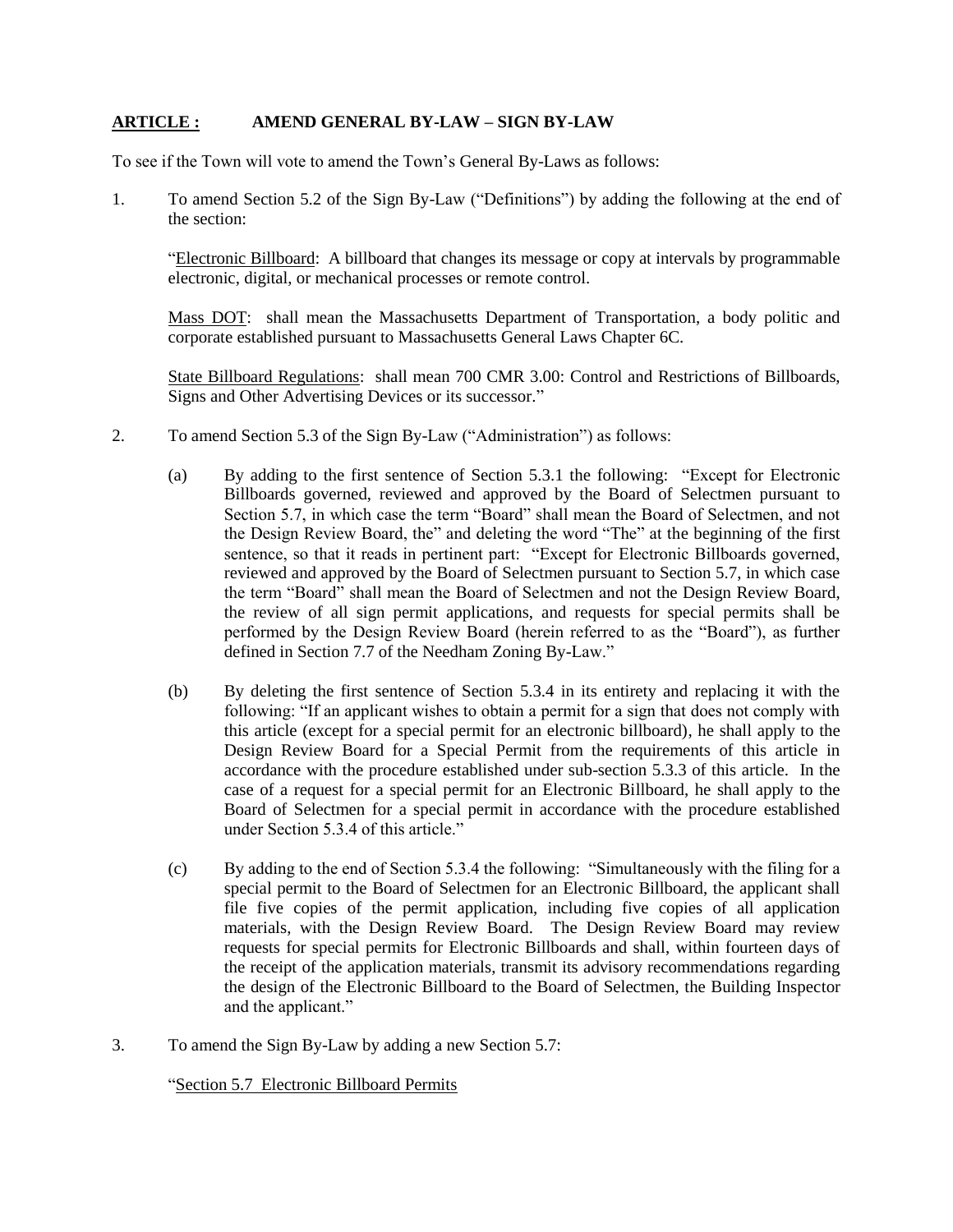#### Section 5.7.1 General Regulations

Electronic Billboard Permits shall be allowed in the Town of Needham only under the following terms and circumstances:

- (a) Electronic Billboards may be placed only within areas of Needham that are not Residential Zoning Districts, as set forth in Section 2.1 of the Town of Needham Zoning By-Law.
- (b) Electronic Billboard shall be oriented for visibility from Route 128 (I-95).
- (c) No Electronic Billboard can be placed within one thousand (1,000) linear feet of an existing Electronic Billboard along the same side of the interstate highway layout.
- (d) Electronic Billboards may only be Permanent Freestanding Signs. No portable billboards shall be permitted.
- (e) No Electronic Billboard shall extend more than 50 feet above the base of said freestanding sign at ground level. Said 50 feet shall be computed by drawing a horizontal line from the top of the Electronic Billboard to the top of the pole supporting said Electronic Billboard and measuring from that point to the point where the support pole meets the ground. If the support pole is located on a slope, the distance shall be measured from the highest elevation where the support pole meets the ground.
- (f) Electronic Billboards may be v-shaped to afford visibility to both the northbound and southbound lanes of Route 128 (I-95).
- (g) Electronic Billboards shall not be revolving.
- (h) The maximum square footage of the display face of an Electronic Billboard shall be 672 square feet. Frames, aprons, catwalks, safety apparatus and other appurtenances shall be excluded from maximum square footage.

Section 5.7.2 Special Permit

Electronic Billboards shall be governed, reviewed and approved by the Board of Selectmen. Electronic Billboards shall be allowed by special permit, but only if the proposed Electronic Billboard meets all of the Electronic Billboard Design Guidelines set forth herein. The Special Permit finding set forth in Section 5.3.4 of this By-Law that "owing to physical peculiarities of the specific location, literal enforcement of the terms of this article would result in substantial hardship to the applicant, or substantial detriment to the vicinity, and that such a Special Permit will be consistent with the stated objectives of this article" shall not be applicable to Electronic Billboards, but a Special Permit shall be granted only if the Board finds that the Electronic Billboards Design Criteria set forth in Section 5.7.3 are met. Notwithstanding the provisions of Section 5.3.4, Electronic Billboards shall be transferable.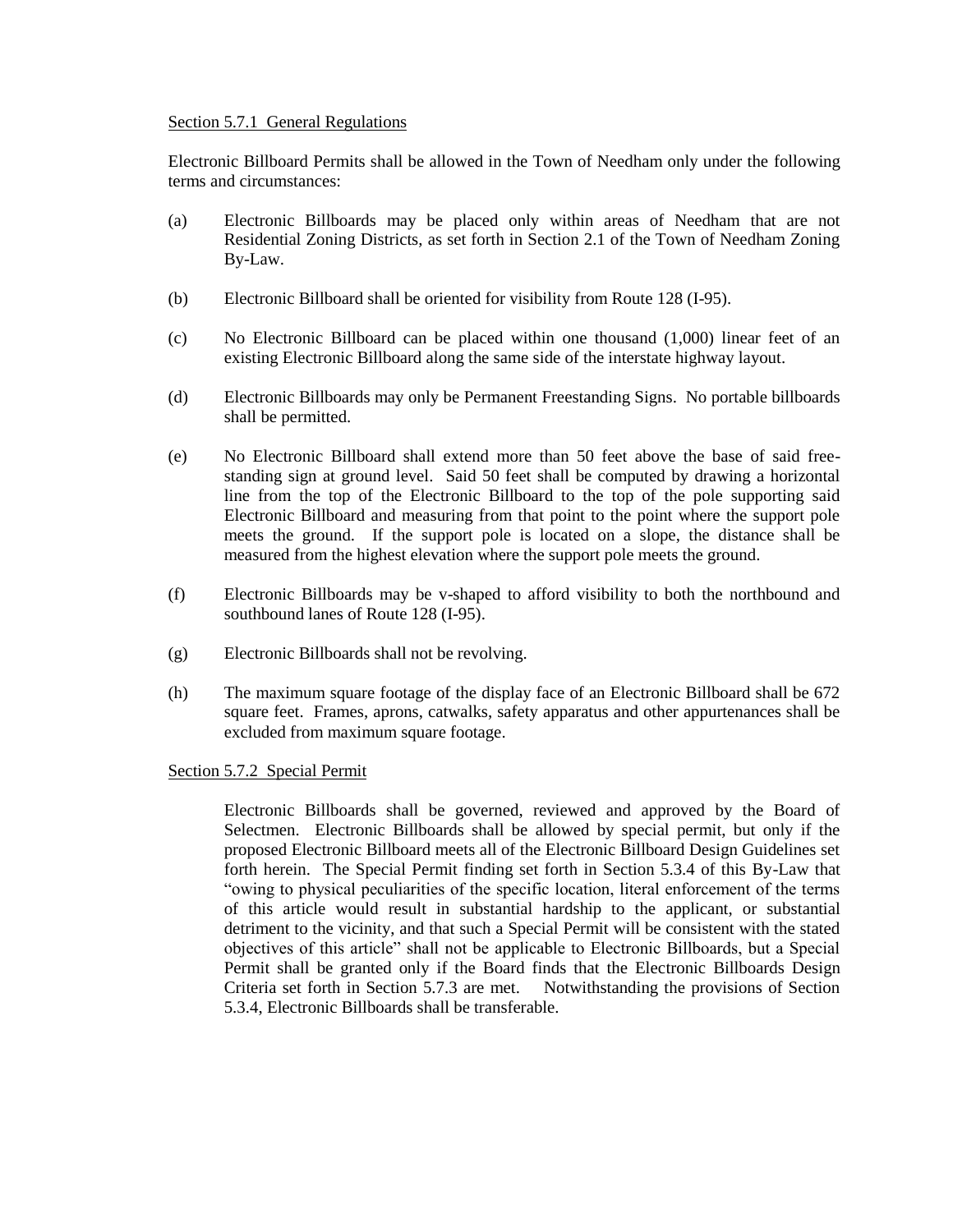## Section 5.7.3 Electronic Billboards Design Criteria

The criteria of Section 5.3.5 of this By-Law (Design Guidelines) shall not be applicable to Electronic Billboards, but the following Design Guidelines shall apply. Electronic Billboards shall only be allowed if the Applicant satisfies the following Electronic Billboards Design Guidelines:

- (a) The specific site is an appropriate location for the proposed Electronic Billboard and the design and layout complies with the standards and requirements set forth in this Section 5.7.3.
- (b) Adequate and appropriate facilities will be provided for the proper operation of the Electronic Billboard.
- (c) The Electronic Billboard shall not create a material visual impact to any residential district in the Town of Needham.
- (d) The Electronic Billboard shall be permanently affixed to a main support structure. No portable billboards shall be permitted.
- (e) No sexually oriented or sexually provocative advertising or messages shall be permitted.
- (f) Exposed back of billboards, poles and other support structures must be painted in a color and finished so as to present an attractive and finished appearance.

## 5.7.4 Prohibitions

The provisions of Section 5.4 ("Prohibitions") shall not be applicable to Electronic Billboards, but the following prohibitions shall be applicable.

## 5.7.4.1 Illumination

- (a) Electronic Billboards shall use automatic level controls to regulate light levels, and shall comply with the brightness standards set forth in the State Billboard Regulations.
- (b) No illumination shall be permitted which casts glare onto any residentially used premises or onto any portion of public way so as to create a traffic hazard.

# 5.7.4.2 Location

(a) No Electronic Billboard shall be erected at the intersection of any streets or of a street and driveway in such a manner as to obstruct free and clear vision; or at any location where by reason of its position, shape or color, it may interfere with, or obstruct the view of, or be confused with any authorized traffic sign, signal or device.

# 5.7.4.3 Type

(a) The following types of billboards are prohibited: